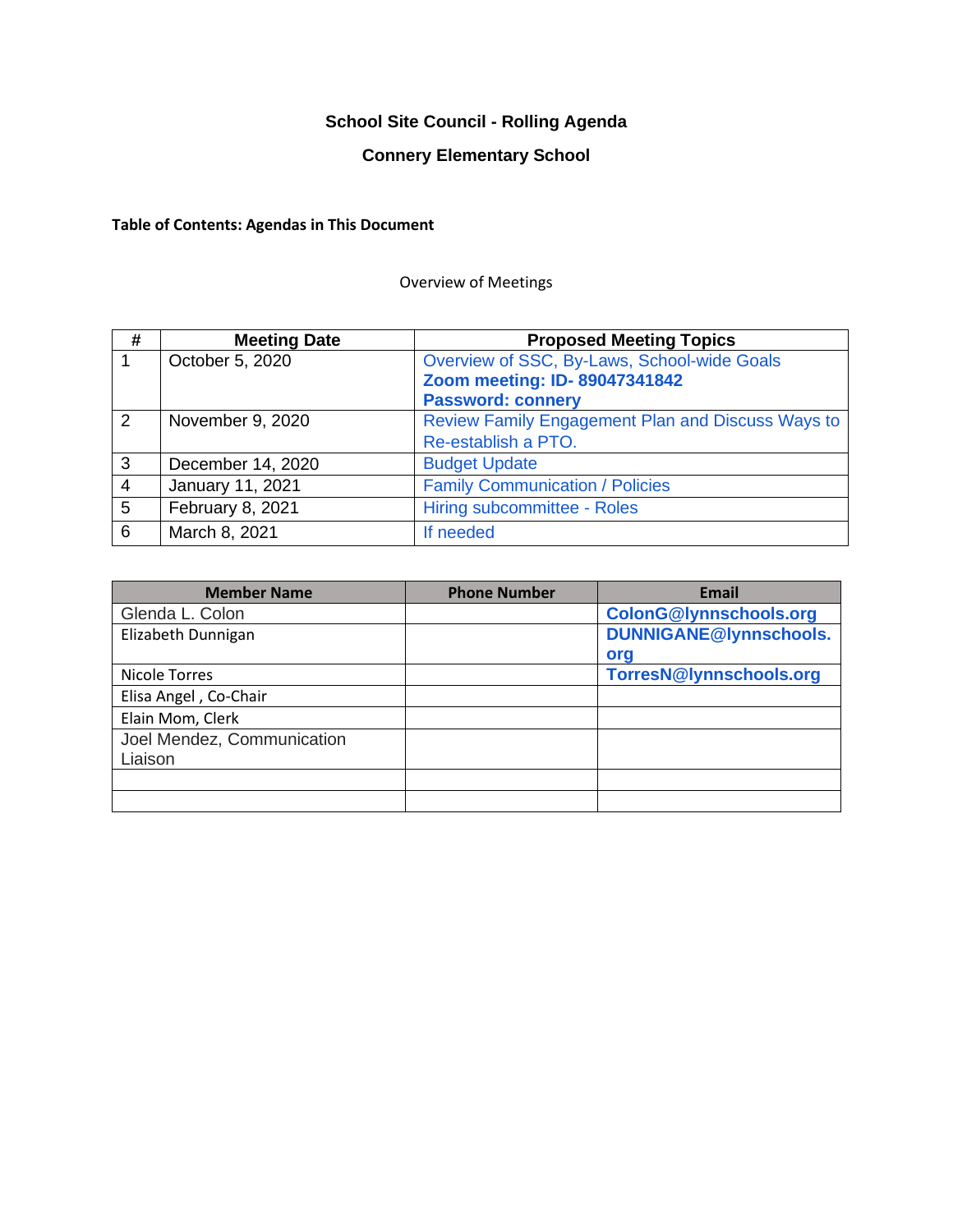#### Meeting #1 – October 5, 2020

## **Topic: Overview of SSC, Establish By-Laws, and Discuss School-Wide Goals**

**Facilitator:** Glenda L. Colon and Liz Dunnigan

**Timekeeper:** Nicole

**Note taker:**

**Present Members:** Glenda L. Colon, Liz Dunnigan, Elaine Mom, Elisa Angel, Joel Mendez,

## **Objectives**

- **Objective 1:** We will be able to understand the SSC and understand our roles and responsibilities. / Podremos entender el SSC y entender nuestros responsabilidades.
- **Objective 2:** We will review By-Laws for our SSC. / Revisaremos Estatutos para nuestro concilio escolar.
- **Objective 3:** We will vote on positions in SSC: clerk, co-chair, and communication liaison. / Votaremos puestos en SSC: secretario, copresidente y enlace de comunicación.

| $2:30-$ | 8            | Check in and Engagement / Registro y Compromiso                                        |  |
|---------|--------------|----------------------------------------------------------------------------------------|--|
| 2:38    |              | Introductions / Introducciones<br>$\bullet$                                            |  |
|         |              | Name your best memory of Connery Elementary. / Nombra tu mejor<br>$\bullet$            |  |
|         |              | recuerdo de Connery Elementary.                                                        |  |
| $2:38-$ | $\mathbf{1}$ | Review objectives for this meeting / Revisar objetivos para esta reunión               |  |
| 2:39    |              |                                                                                        |  |
| $2:39-$ | 6            | <b>Objective 1:</b> We will be able to understand the SSC and understand our roles and |  |
| 2:45    |              | responsibilities. / Podremos entender el SSC y entender nuestros responsabilidades.    |  |
|         |              |                                                                                        |  |
|         |              | Notes:                                                                                 |  |
|         |              | Q. What is the School Site Council?<br>$\bullet$                                       |  |
|         |              | A. The School Site Council is governing/advisory body at each<br>$\circ$               |  |
|         |              | school. The School Site Council is comprised of equal numbers of                       |  |
|         |              | parents and staff. Parents on the School Site Council are accountable                  |  |
|         |              | to the School Parent Council and are elected by the School Parent                      |  |
|         |              | Council of the school.                                                                 |  |
|         |              |                                                                                        |  |
|         |              | <b>Q. What Does the School Site Council Do?</b>                                        |  |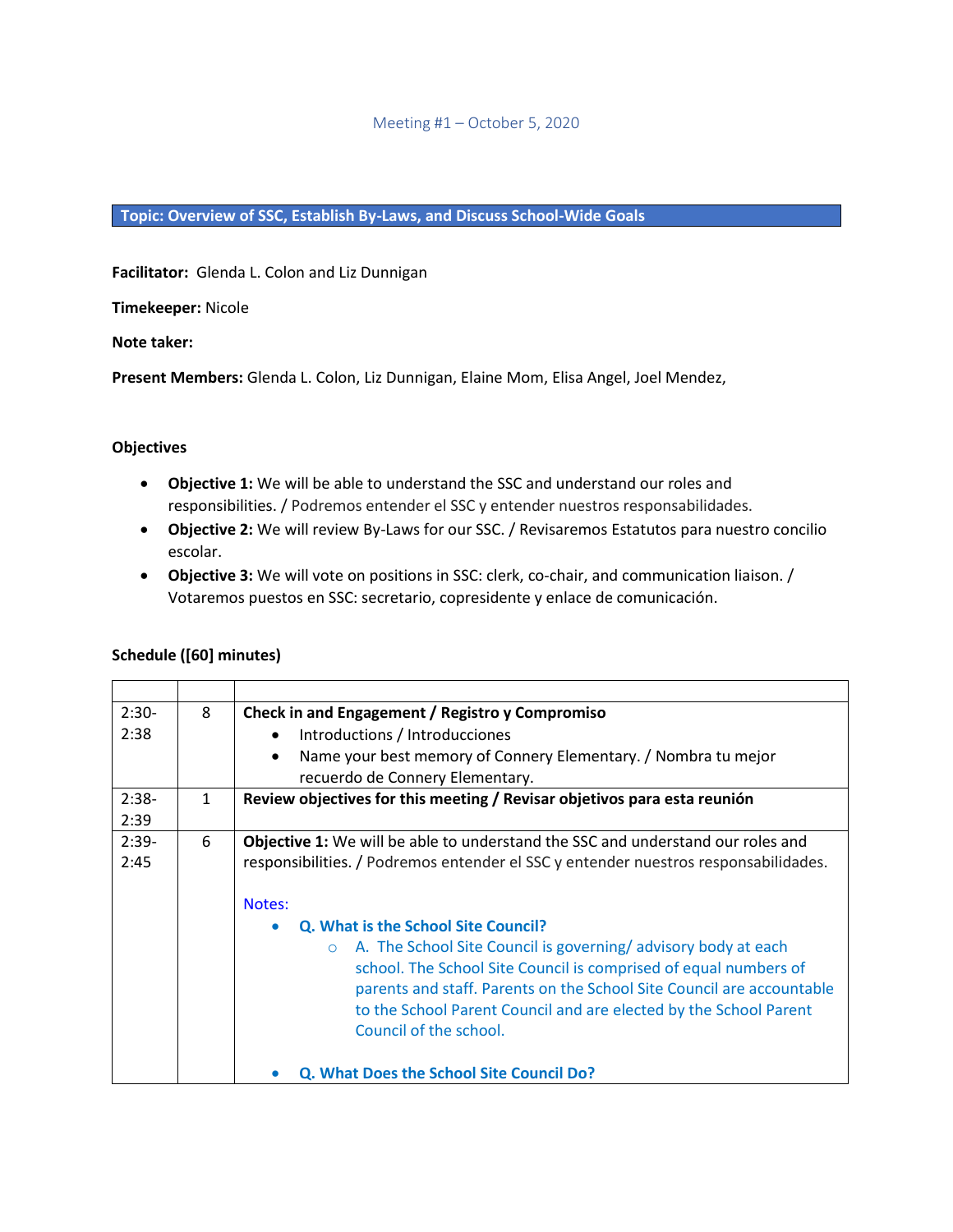|         |    | A. The SSC develops and approves school policy, including, but not<br>$\circ$                |
|---------|----|----------------------------------------------------------------------------------------------|
|         |    | limited to:                                                                                  |
|         |    | Reviewing the School Improvement Plan (SIP)<br>$\blacksquare$                                |
|         |    | Approving the school's annual budget<br>×                                                    |
|         |    | Creating and overseeing sub-committees such as:<br>×                                         |
|         |    | The Instructional Leadership Team (ILT)<br>$\bullet$                                         |
|         |    | Personnel sub-committee for hiring new teachers<br>$\bullet$                                 |
|         |    | Engagement Action Team for developing a family &<br>$\bullet$                                |
|         |    | student engagement plan                                                                      |
|         |    | Reporting back to the larger parent body on regular basis                                    |
|         |    |                                                                                              |
|         |    | P. ¿Qué es el Concilio Escolar?                                                              |
|         |    | A. El Concilio Escolar es un órgano rector / asesor en cada escuela. El<br>$\circ$           |
|         |    | Concilio está compuesto por un número igual de padres y personal.                            |
|         |    | Los padres en el Concilio Escolar son responsables ante el Consejo                           |
|         |    | Escolar de Padres y son elegidos por el Consejo Escolar de la escuela.                       |
|         |    | P. ¿Qué hace el Consejo del sitio escolar?<br>$\bullet$                                      |
|         |    | R. El SSC desarrolla y aprueba la política escolar, que incluye, entre<br>$\circ$            |
|         |    | otros:                                                                                       |
|         |    | Revisión del plan de mejorar escolar (SIP)<br>×                                              |
|         |    | Aprobar el presupuesto anual de la escuela.<br>$\overline{\phantom{a}}$                      |
|         |    | Crear y supervisar subcomités como:<br>×                                                     |
|         |    | El equipo de liderazgo educativo (ILT)<br>×                                                  |
|         |    | Subcomité de personal para la contratación de nuevos<br>×                                    |
|         |    | docentes                                                                                     |
|         |    | Equipo de acción de participación para desarrollar un plan de<br>$\mathcal{L}_{\mathcal{A}}$ |
|         |    | participación familiar y estudiantil                                                         |
|         |    | Informar periódicamente al cuerpo de padres más grande.                                      |
| $2:45-$ | 20 | Objective 2: We will review By-Laws for our SSC. / Revisaremos Estatutos para                |
| 3:05    |    | nuestro concilio escolar.                                                                    |
|         |    |                                                                                              |
|         |    | Notes: The team reviewed the by-laws and went over roles and commitment                      |
|         |    |                                                                                              |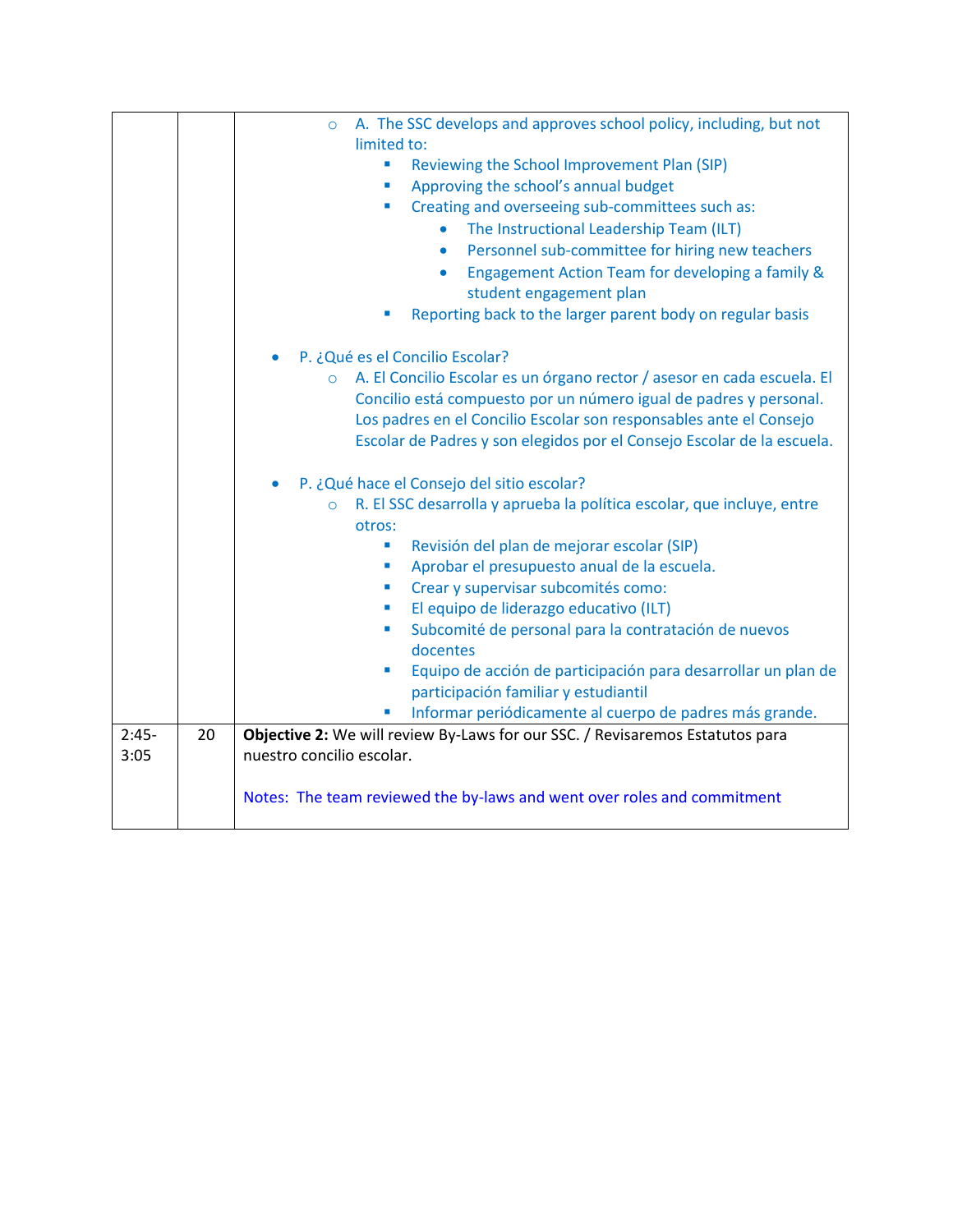#### Meeting #2 – November 9, 2020

**Topic: Budget Update, Family Engagement Plan, and PTO**

**Facilitator:** Glenda L. Colon and Liz Dunnigan

**Timekeeper:** Nicole

**Note taker:**

**Present Members:** Glenda L. Colon, Nicole Torres, Liz Dunnigan

#### **Objectives**

- We will be able to review and update our family engagement plan.
- We will be able to come up with a plan for re-establishing a Parent-Teacher Organization.
	- o Calibrate: *What is a Parent – Teacher Organization?*

| <b>Time</b> | Min.          | <b>Activity</b>                                                                             |
|-------------|---------------|---------------------------------------------------------------------------------------------|
| $2:30-$     | 3             | Check in and Engagement / Registro y Compromiso                                             |
| 2:33        |               |                                                                                             |
| $2:33-$     | $\mathcal{L}$ | Review objectives for this meeting / Revisar objetivos para esta reunión                    |
| 2:35        |               |                                                                                             |
| $2:35-$     | 5             | <b>Budget Update</b>                                                                        |
| 2:40        |               | Notes:                                                                                      |
|             |               |                                                                                             |
| $2:40-$     | 25            | <b>Objective 1:</b> We will be able to review and update our family engagement<br>$\bullet$ |
| 3:05        |               | plan. / Podremos revisar y actualizar nuestro plan de participación familiar.               |
|             |               |                                                                                             |
|             |               | Family Engagement Plan                                                                      |
|             |               | Notes:                                                                                      |
|             |               |                                                                                             |
| $3:05-$     | 25            |                                                                                             |
| 3:30        |               |                                                                                             |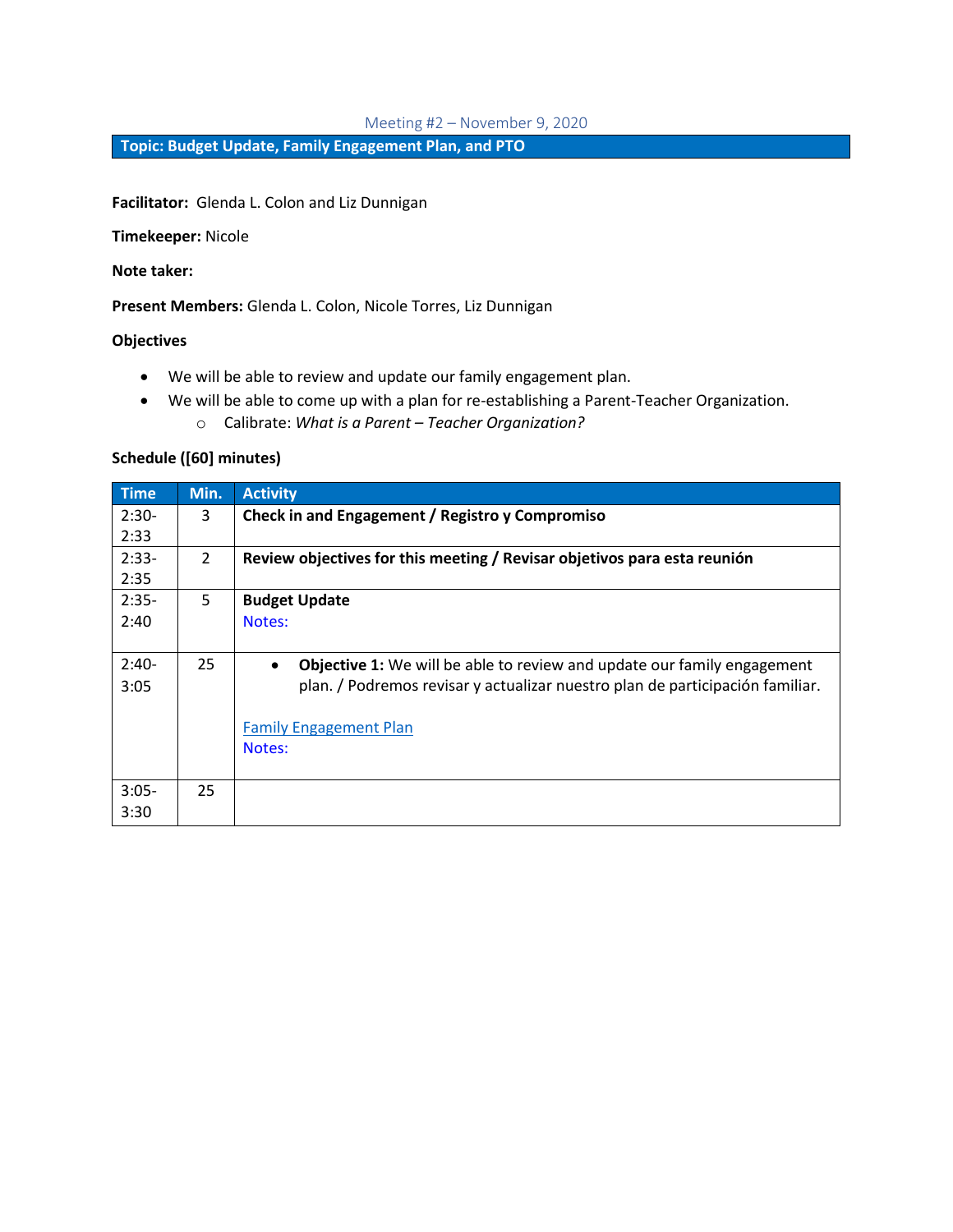#### Meeting #3 – December 14, 2020

#### Topic: Budget Feedback

#### **Facilitator:** Glenda L. Colon and Liz Dunnigan

#### **Timekeeper:** Nicole

## **Note taker:**

## **Present Members:** Glenda L. Colon, Nicole Torres, Liz Dunnigan

## **Objectives**

- We will be able to hear recommendations from admin team in preparation for the budget meetings. / Escucharemos las recomendaciones del equipo administrativo en preparación para las reuniones de presupuesto.
- We will hear recommendations from the School Site Council team in preparation of the budget meetings. / Escucharemos las recomendaciones del equipo del Consejo del Sitio Escolar en la preparación de las reuniones de presupuesto.

| Schedule ([60] minutes) |  |
|-------------------------|--|
|-------------------------|--|

| $2:30-$ | 3              | Check in and Engagement / Registro y Compromiso                                                                                                                                    |
|---------|----------------|------------------------------------------------------------------------------------------------------------------------------------------------------------------------------------|
| 2:33    |                |                                                                                                                                                                                    |
| $2:33-$ | $\overline{2}$ | Review objectives for this meeting / Revisar objetivos para esta reunión                                                                                                           |
| 2:35    |                |                                                                                                                                                                                    |
| $2:35-$ | 25             | Objective 1: We will be able to hear recommendations from admin team in                                                                                                            |
| 3:00    |                | preparation for the budget meetings. / Escucharemos las recomendaciones del<br>equipo administrativo en preparación para las reuniones de presupuesto.                             |
|         |                | Notes:                                                                                                                                                                             |
| $3:00-$ | 30             | Objective 2: We will hear recommendations from the School Site Council team in                                                                                                     |
| 3:30    |                | preparation of the budget meetings. / Escucharemos las recomendaciones del<br>equipo del Consejo del Sitio Escolar en la preparación de las reuniones de<br>presupuesto.<br>Notes: |
|         |                |                                                                                                                                                                                    |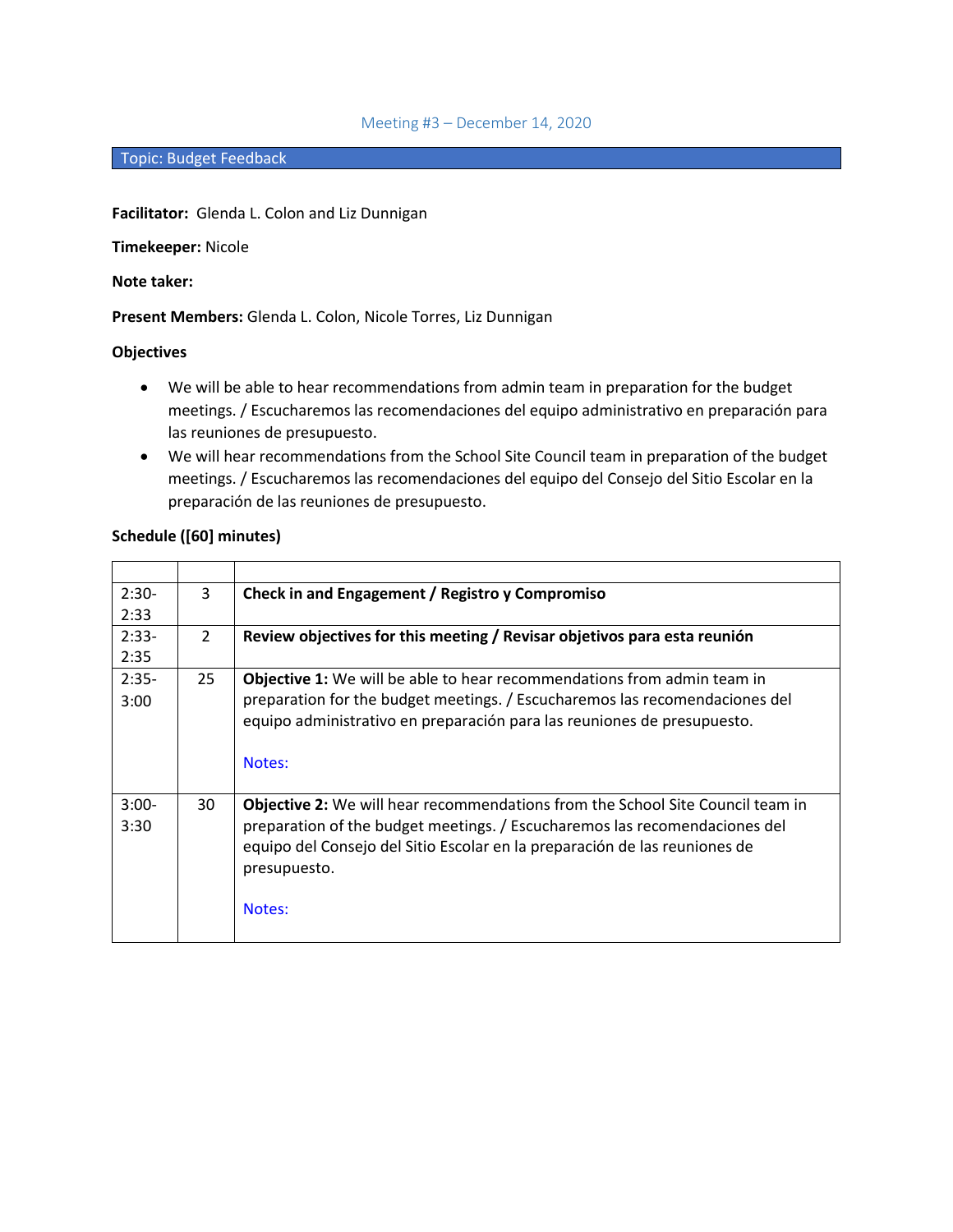## Meeting #4 – January 11, 2021

## Topic: Family Communication / Policies

**Facilitator:** Glenda L. Colon and Liz Dunnigan

**Timekeeper:** Nicole

## **Note taker:**

**Present Members:** Glenda L. Colon, Nicole Torres, Liz Dunnigan

## **Objectives**

- We will be able to review our current communication and plan for an increase in our parent communication.
- We will be able to review policies that are a challenge and discuss ideas on how to support and communicate policies with families.

| <b>Time</b> | Min.           | <b>Activity</b>                                                                              |
|-------------|----------------|----------------------------------------------------------------------------------------------|
| $2:30-$     | 3              | Check in and Engagement / Registro y Compromiso                                              |
| 2:33        |                | <b>Report Follow Up from Last Meeting</b>                                                    |
|             |                | Informe de la última reunión                                                                 |
|             |                |                                                                                              |
|             |                |                                                                                              |
| $2:33-$     | $\overline{2}$ | Review objectives for this meeting / Revisar objetivos para esta reunión                     |
| 2:35        |                |                                                                                              |
| $2:35-$     | 25             | <b>Objective 1:</b> We will be able to review our current communication and plan             |
| 3:00        |                | for an increase in our parent communication. / Podremos revisar nuestra                      |
|             |                | comunicación actual y planificar un cambio en nuestra comunicación con los                   |
|             |                | padres.                                                                                      |
|             |                |                                                                                              |
|             |                |                                                                                              |
|             |                | Notes:                                                                                       |
| $3:00-$     | 20             | <b>Objective 2:</b> We will be able to review policies that are a challenge and<br>$\bullet$ |
| 3:20        |                | discuss ideas on how to support and communicate policies with families. /                    |
|             |                | Podremos revisar las políticas que son un desafío y discutir ideas sobre                     |
|             |                | cómo apoyar y comunicar las políticas con las familias.                                      |
|             |                |                                                                                              |
|             |                | Notes:                                                                                       |
|             |                |                                                                                              |
| $3:20-$     | 10             | <b>Plan for first PTO meeting?</b>                                                           |
| 3:30        |                |                                                                                              |
|             |                |                                                                                              |
|             |                |                                                                                              |
|             |                | <b>Sub Committee and Members?</b>                                                            |
|             |                |                                                                                              |
|             |                |                                                                                              |
|             |                |                                                                                              |